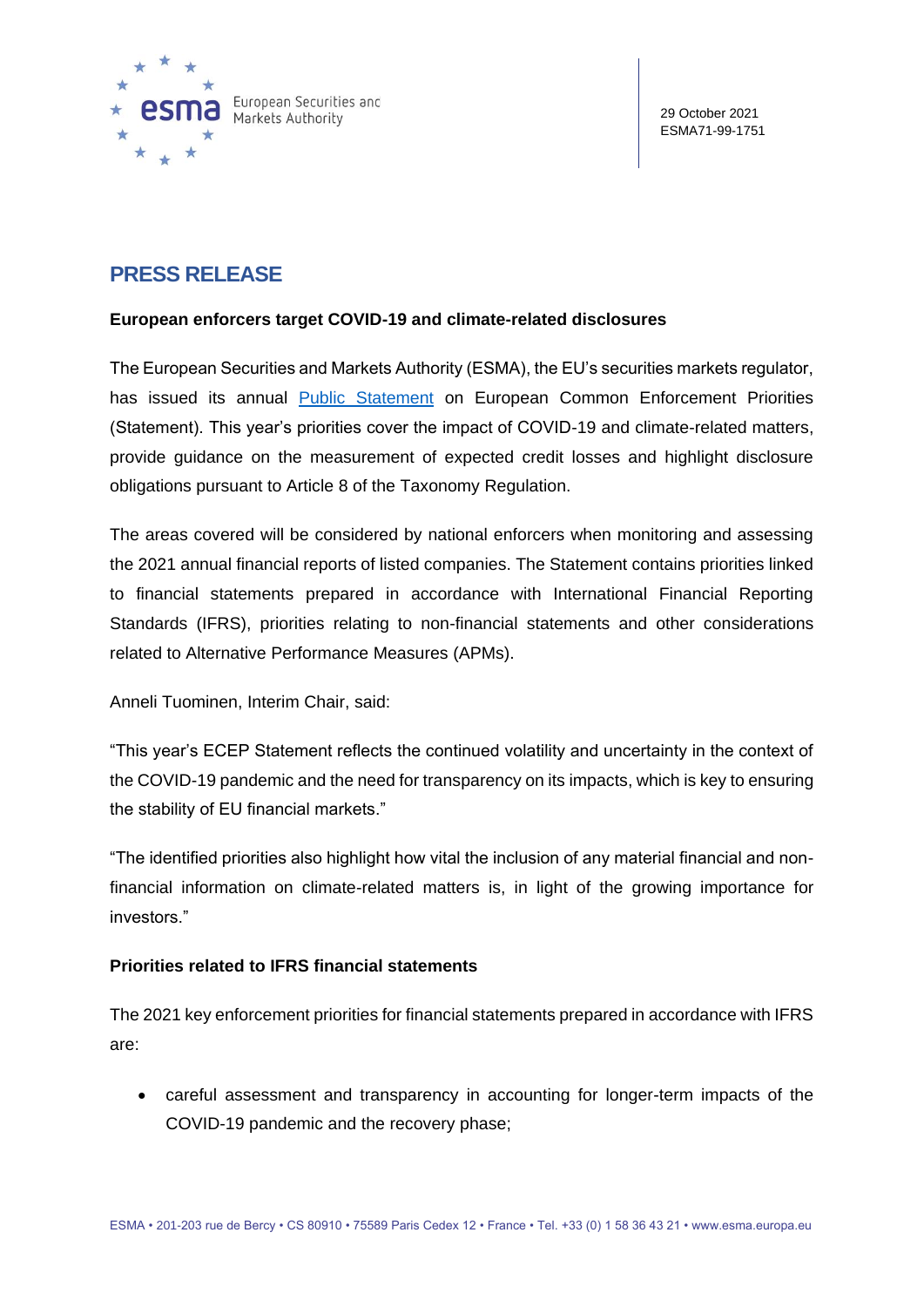

- consistency between the information disclosed within the IFRS financial statements and the non-financial information concerning climate-related matters, consideration of climate risks, disclosure of any significant judgements and estimation of uncertainty regarding climate risks while clearly assessing materiality; and
- enhanced transparency regarding the measurement of Expected Credit Loss (ECL), particularly in relation to management overlays, significant changes in credit risk, forward-looking information, changes in loss allowances, credit risk exposures and collateral, and the effect of climate-related risk on ECL measurement.

#### **Priorities related to non-financial statements**

The recommendations concerning non-financial information refer to:

- impacts of COVID-19 on sustainability-related goals and non-financial key performance indicators, as well as information on any structural changes; and
- climate-related policies and their outcomes.

In addition, issuers are reminded to make the necessary preparations to fulfil the disclosure requirements foreseen by Article 8 of the Taxonomy Regulation, which will come into force as of 1 January 2022.

#### **Considerations related to APMs**

Regarding APMs, the Statement highlights that issuers are expected to exercise caution when adjusting, labelling and/or creating new APMs to depict the impacts of COVID-19.

#### **Other aspects**

The Statement underlines that starting from the financial year 2021 and pursuant to Article 4 of the Transparency Directive, all financial reports should be prepared in compliance with the European Single Electronic Format. More information here.

#### **Next steps**

ESMA and national enforcers will monitor and supervise the application of the recommendations for preparing IFRS financial statements and non-financial statements as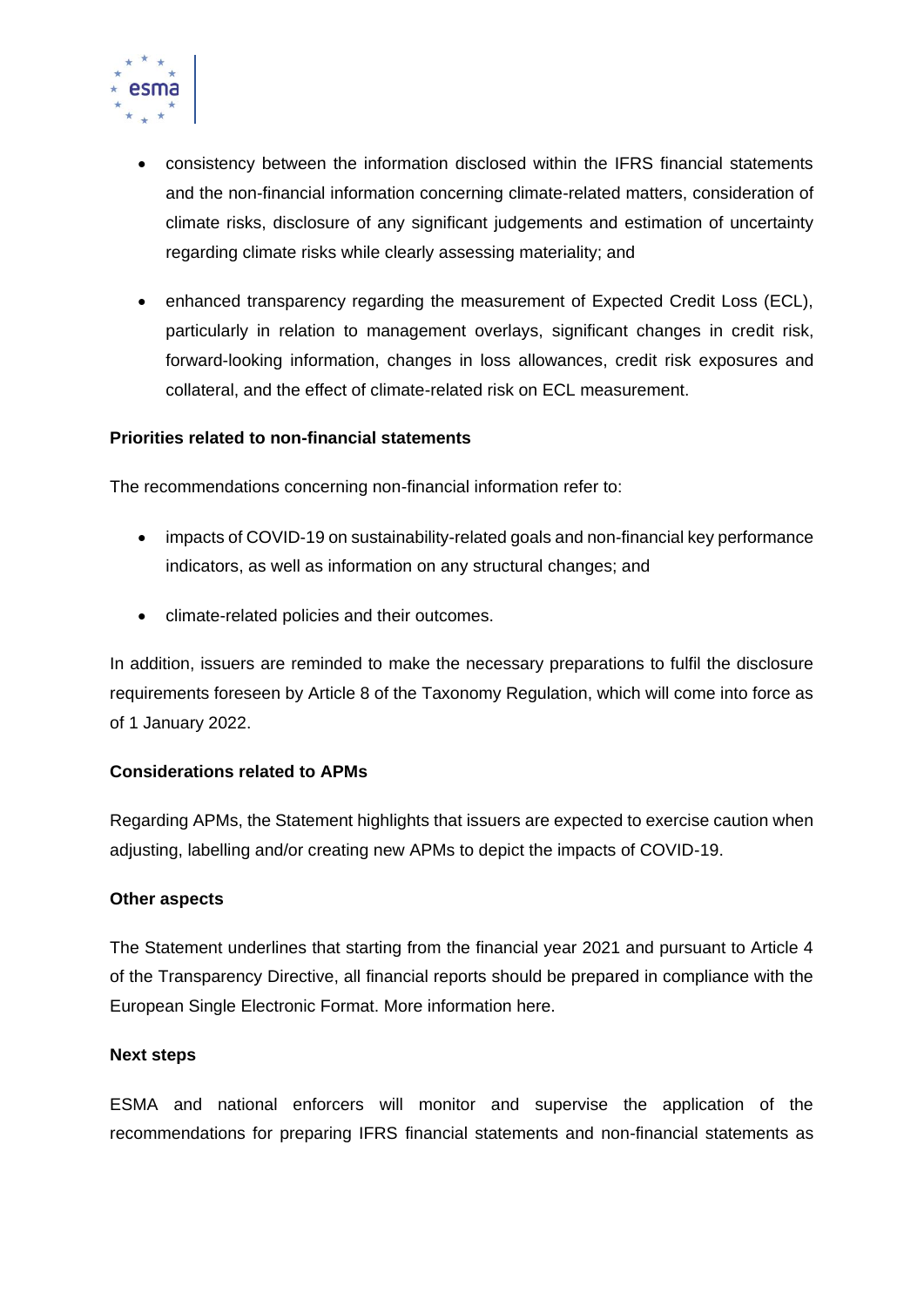

well as any other relevant provisions outlined in the Statement, with national enforcers incorporating them into their reviews and taking corrective actions where appropriate.

ESMA will collect data on how European listed entities have applied the recommendations in the Statement and will communicate its findings in its report on the enforcement activities of 2022, to be published in spring 2023.